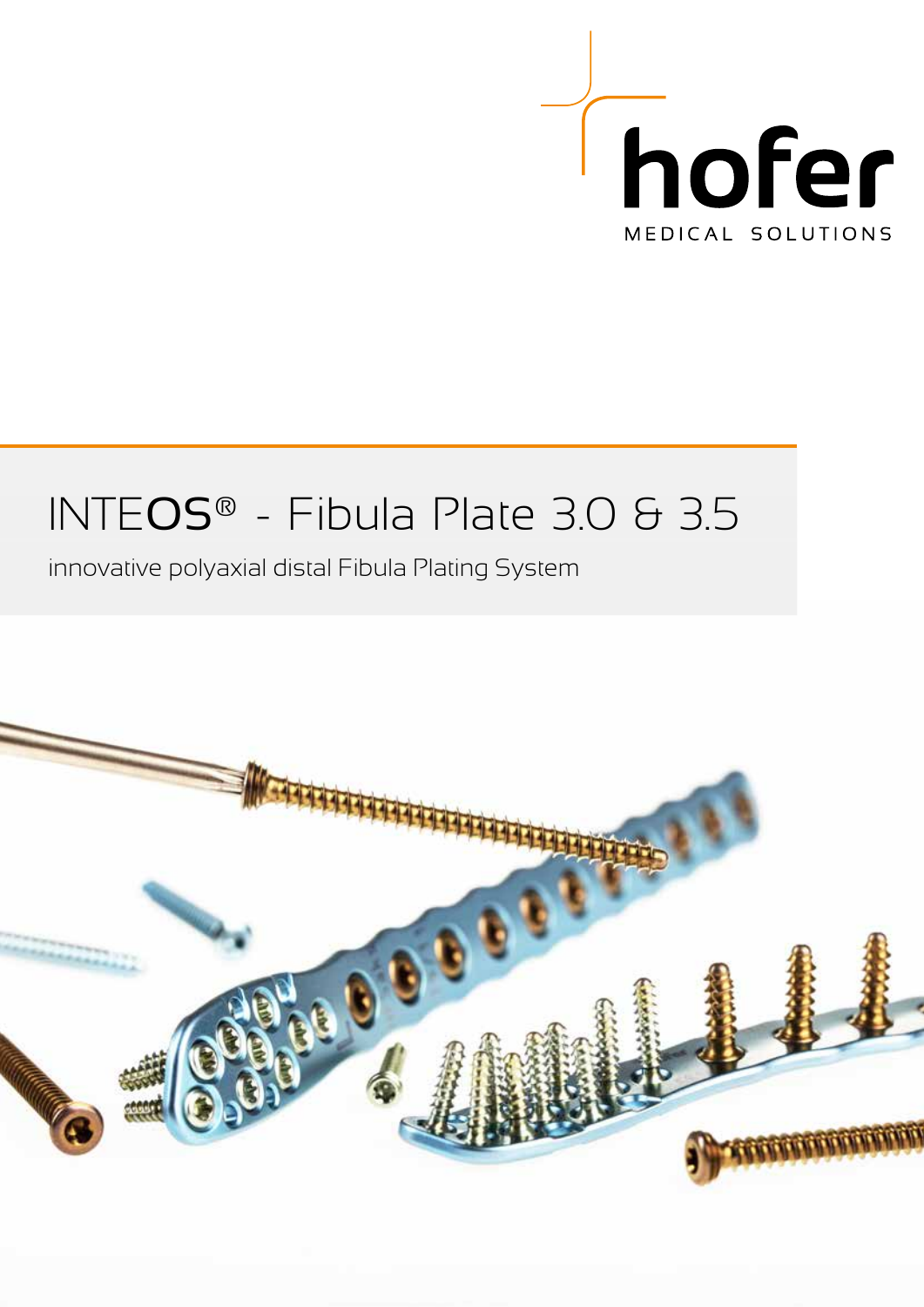

# **Advantages** of the INTEOS® Fibula Plating System

**The INTEOS® Fibula plate design showcases the latest insights into repositioning and stabilization of fractured fibulae, based on the tried-and-tested fixed angle and polyaxial plate-screw-connection by Hofer-medical.** 



#### Product features

- the plate design is based on over 100 precisely measured fibula bones
- precise anatomical plate prototype for best results
- multiple distal fixed-angle and polyaxial holes for optimized screw placement
- optional non-fixed-angle syndesmosis screw can be positioned in every hole on the plate
- minimized protrusion of screw head in order to avoid irritation and discomfort

#### Screw features

- compatible INTEOS® 3.0 & 3.5 mm locking screw
- Multi-directional, rounded screw head with locking function (fixedangle & polyaxial)
- non-invasive screw tip
- "stick fit" the stable INTEOS® connection between screw and screwdriver blade
- ForceDrive No 8 & 10 screwdriver technology

INTEOS® - the multidirectional fixed-angle screw system standard for small fragment screws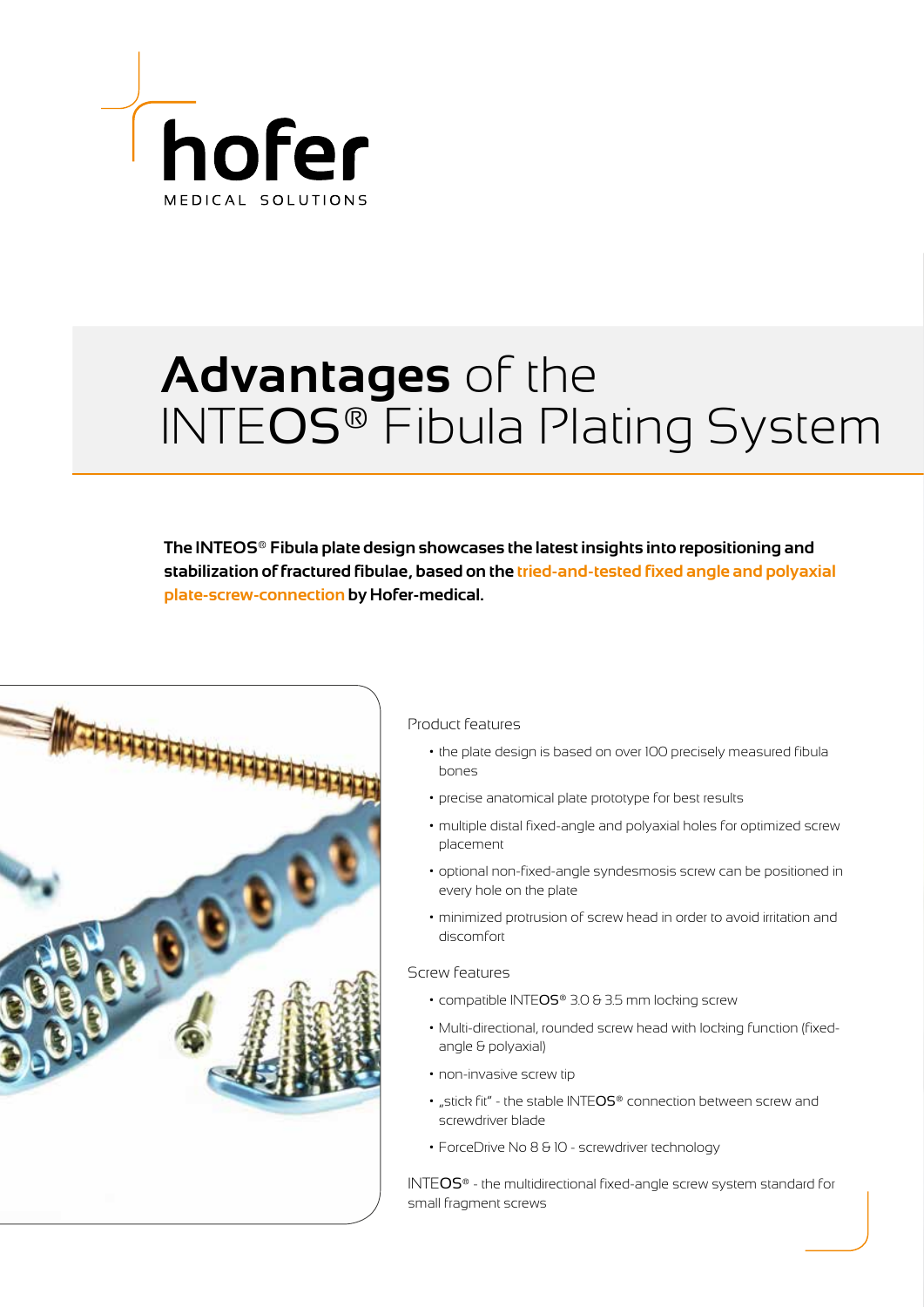



**Stable anatomic design for safe preservation of repositioning**





**plate in order to achieve best possible plate - bone alignment**